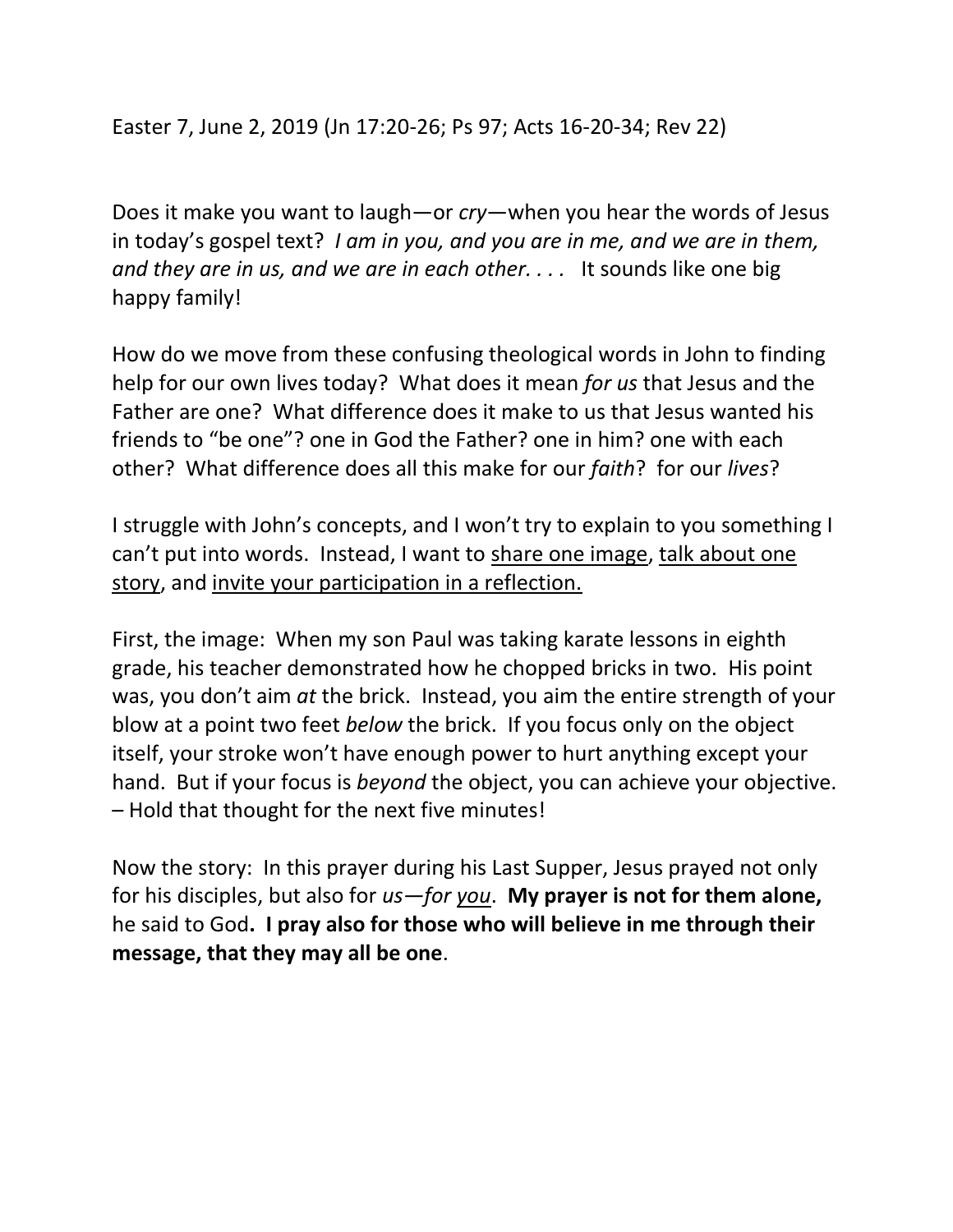## Page 2

Do you see yourself in that prayer, as one who has believed through the word of those first disciples? *All* of us have come to faith through both the power of *the Word* and the power of the *Holy Spirit*.

*We know* the wonderful story of Jesus—**Emmanuel, God-with-us**—because the people who knew Jesus in his lifetime told and wrote the story. We know the amazing grace and saving love of God because of the people whose lives were changed by his resurrection.

The powerful impact Jesus had on the lives of his contemporaries is evident in today's reading from Acts. This story took place maybe twenty years after Jesus' resurrection. Paul and Silas were arrested for disturbing the peace in a Roman city, Philippi. They were thrown in prison and put in stocks in the most secure room.

Remember who Paul was. We first met him as Saul, the Pharisee, who was zealously persecuting the earliest Christians. After his dramatic conversion to belief in Jesus, he became the most outspoken missionary and evangelist for this new faith. He couldn't wait to tell the story of how Jesus had saved him, and all of us, from our sins! Even in prison, under threat of death for proclaiming his faith, he and Silas were praying and singing hymns to God.

A violent earthquake, obviously orchestrated by God, set these missionaries and all the other prisoners free. The jailer woke up in terror—if his prisoners escaped, he would probably be executed! But Paul and Silas weren't interested in escaping. The jailer called for light, meaning torches, *and instead he received the light of salvation for him and his whole family.*  **Believe in the Lord Jesus, and you will be saved!** they told him. Words of comfort. Words of hope. Words of promise.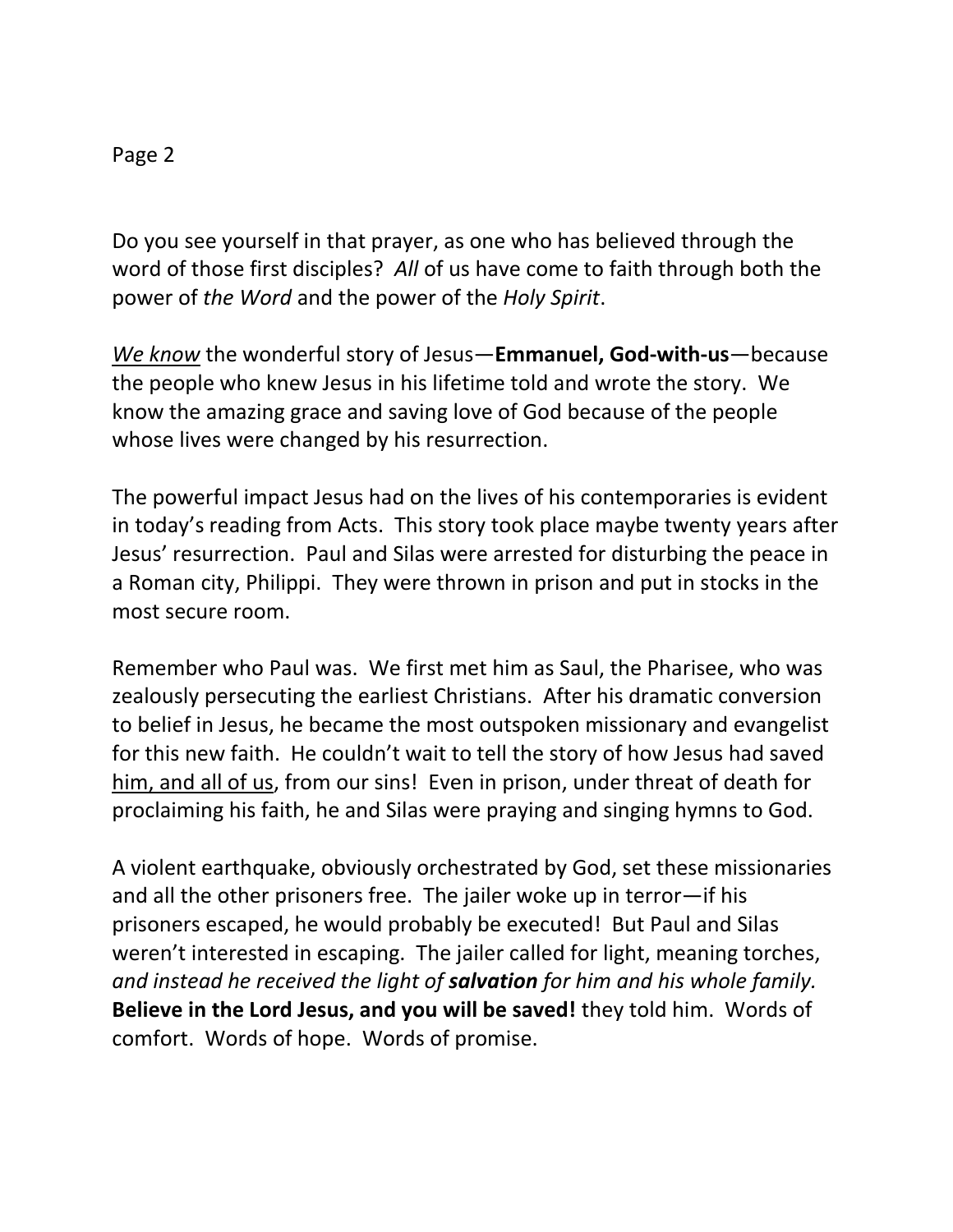## Page 3

Let's go back to my karate image, of aiming *beyond* the brick in order to break it. Jesus spoke to Saul/Paul on the road to Damascus, not to save *Paul*, but so that Paul might be his instrument in saving others. Jesus prayed with and for his disciples during his Last Supper not so that they themselves might be saved by being in him and in the Father and in each other, but so that they might be *witnesses to others about the truth and power of God's love.*

And now for the last piece of this sermon, a reflection: Jesus prayed for his disciples *that they might be one in witness to the world*, so that the world might believe that God sent Jesus. His prayer concludes with these words to God: **I have made you known to them, and will continue to make you known, in order that the love you have for me may be in them and that I myself may be in them.**

Here's the deal: the love with which God loved Jesus *is* in us, as is Jesus himself. We received that love in baptism, when we were *sealed by the Holy Spirit and marked with the cross of Christ forever*.

Do you realize how important that is? How *transforming*? God gave us his only Son to save us—*all* of us! And the mission of the church, Christ's body, is to make sure the whole world knows it!

It's like the karate brick. If God's love stops with *us*, it hasn't really accomplished his objective. God is aiming *through* us at the rest of the world. The ones we pray for regularly: the homeless, the hungry, the abused, the neglected, those in war-torn lands, the sick, the dying, the grieving.